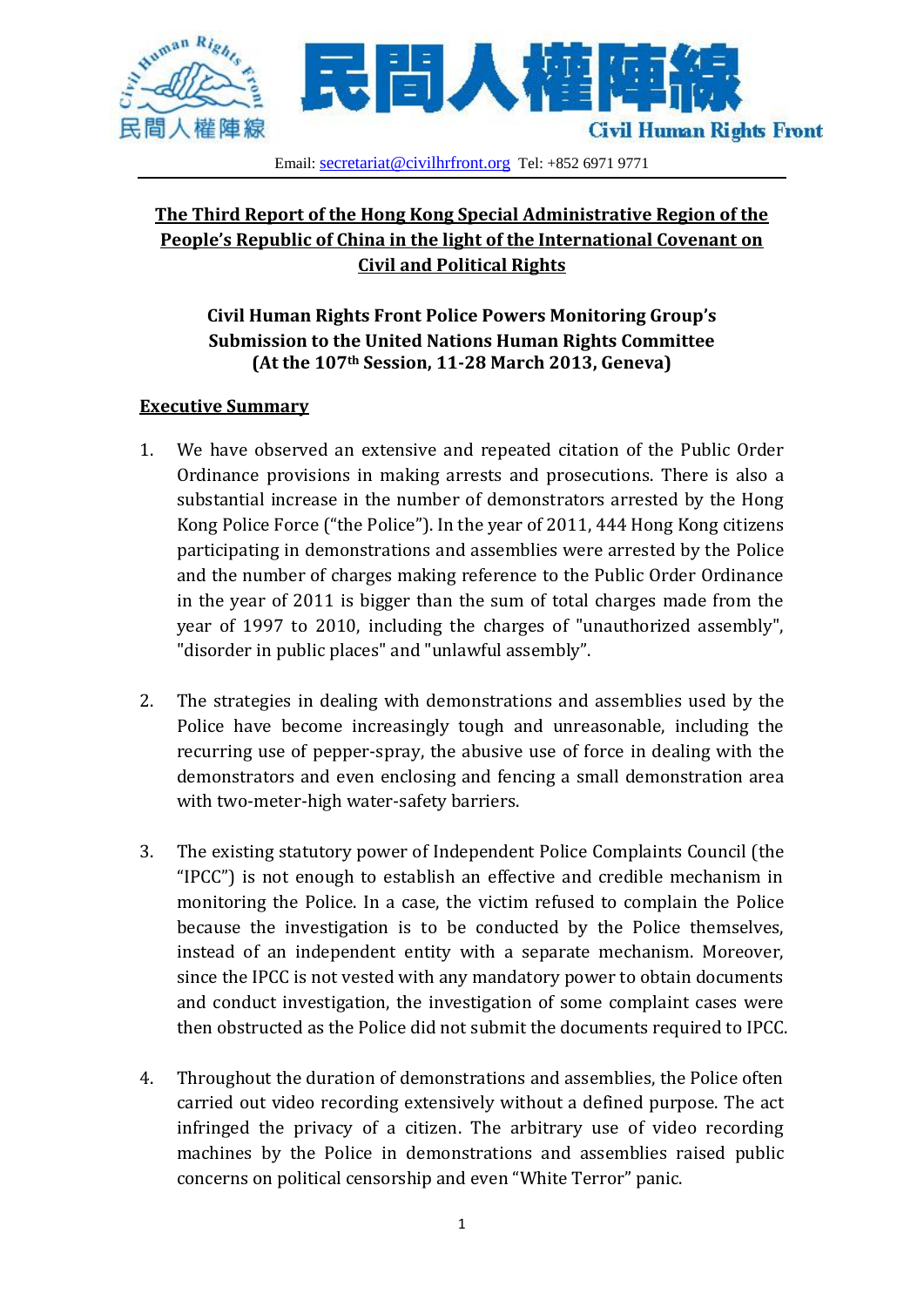## **Preface**

- 5. At present, the Chief Executive of Hong Kong Special Administrative Region is not elected by a system of universal suffrage, about a quarter of the seats in the District Council in dealing with regional affairs are appointed or exofficio membership seats. For the Legislative Council deliberating legislations, examining and approving the appropriation of public finances, half of the seats belong to the functional constituency portion. At the same time, the functional constituency members who are only with the mandate of a small group of elites, could overturn the decision of the members elected through direct elections in the voting of a motion moved by Legislative Council Member. Under this undemocratic political system, the legislature cannot represent the people effectively expressing their opinion, nor act as a channel for Hong Kong citizens to involve in politics. Thus, demonstrations and assemblies act as the crucial way for Hong Kong citizens to express their views and thereby manifesting public opinion.
- 6. In recent years, social conflicts in Hong Kong aggravated. Core values deeply treasured by Hong Kong citizens including the freedom of speech, rule by law and human rights were stricken. Adding to the extreme disparity between the rich and the poor, worsening housing problems, Hong Kong citizens were forced to actively participate in demonstrations and assemblies to express their demands and to pressure the government to improve governance.
- 7. We believe that in an undemocratic society, demonstrations and assemblies are more than an important means for the citizens to express political views. In recent years, Hong Kong citizens have been more active in voicing their demands and using collective action to pressure the government and seek for social justice. All in all, however, even public social action has escalated, there is no violence, bloodshed or nor any damage to property. We are here to seek the recognition of the Human Rights Committee (the "Committee") for the aforesaid. Under the principle of peaceful social action, we urge the Committee to protect the right to demonstration and assembly of Hong Kong citizens not to be suppressed.
- 8. This report pinpointed four main concerns to invite the Committee to raise concerns to the Hong Kong government and to monitor continuously accordingly, so to protect the civil and political rights of the citizens of Hong Kong:
- **(i) Political prosecution and abuse of the power of arrest by the Police;**
- **(ii) The improper use of force by the Police against the demonstrators;**
- **(iii) The failure of Independent Police Complaints Council ("IPCC") in monitoring the exercising of power by the police; and**
- **(iv) The arbitrary use of video recording machines by the Police in demonstrations and assemblies.**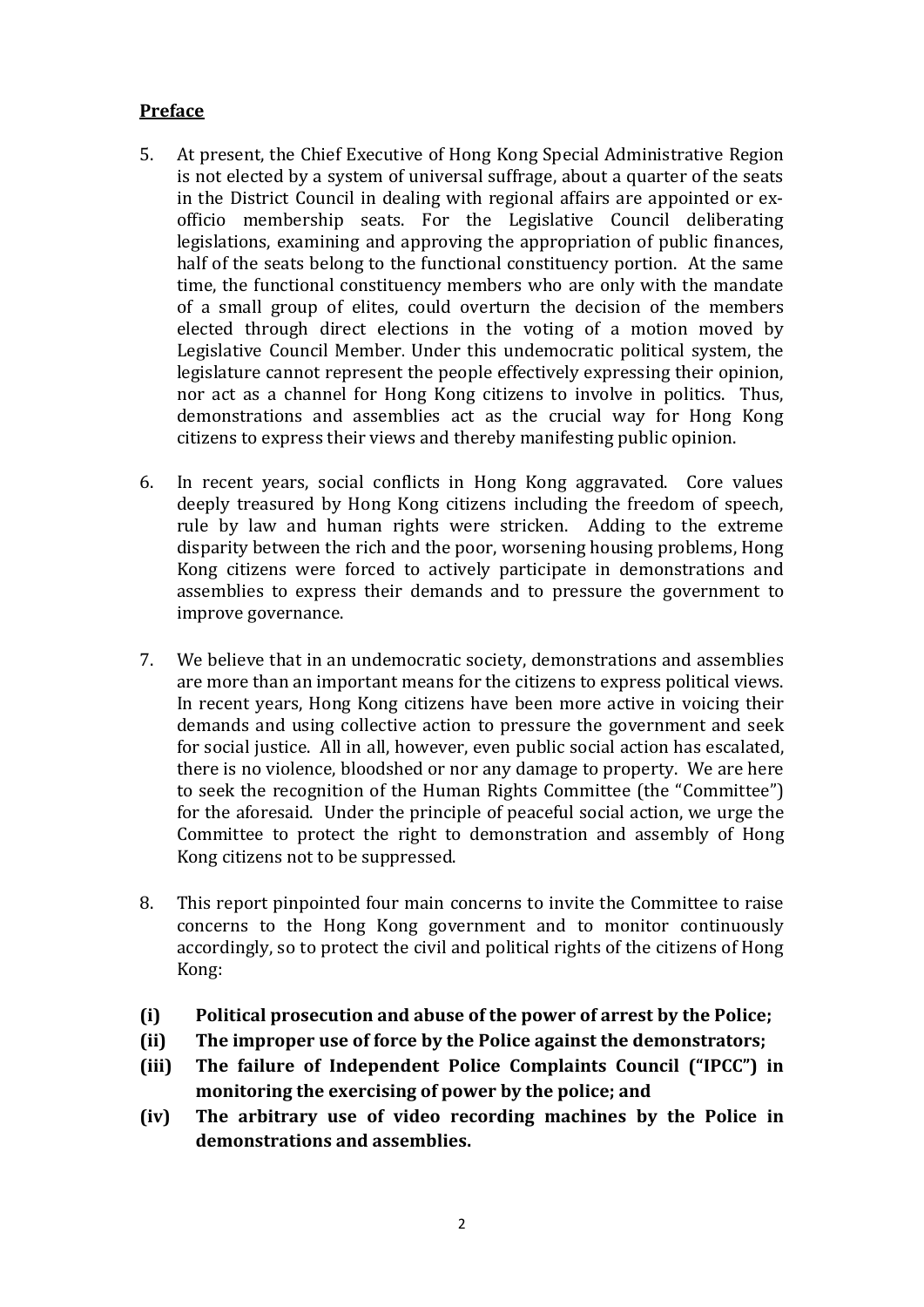## **Topic 1: Political prosecution and abuse of the power of arrest**

- 9. The number of demonstrators arrested by the Police in demonstrations and assemblies has continued to rise, and in the single year of 2011, 444 Hong Kong citizens participating in demonstrations and assemblies were arrested by the Police. It is worth noting in the year of 2011, besides the substantial increase in the number of arrested demonstrators by the Police, there is also a repeated extensive use of the Public Order Ordinance provisions in making arrests and prosecutions. The number of charges making reference to the Public Order Ordinance in the year of 2011 is bigger than the sum of total charges made from the year of 1997 to 2010, including the charges of "unauthorized assembly<sup>1</sup>", "disorder in public places<sup>2</sup>"and "unlawful assembly3".
- 10. The number of arrests and prosecutions made in relation to public assemblies for the past  $10$  years<sup>4</sup> as follows:

|                                    | 2003 | 2004 | 2005  | $\sqrt{2006}$ | 2007 |
|------------------------------------|------|------|-------|---------------|------|
| Number of demonstrators arrested   |      |      | 1158* | 23            | 30   |
| Number of demonstrators prosecuted |      |      |       |               |      |
| Number of demonstrators prosecuted |      |      |       |               |      |
| under the Public Order Ordinance   |      |      |       |               |      |

\* Among the 1158 demonstrators arrested, 1132 were arrested in the World Trade Organization Ministerial Conference, most of them were foreign demonstrators.

|                                    | 2008 |    |               | 2009   2010   2011   2012 |    |
|------------------------------------|------|----|---------------|---------------------------|----|
| Number of demonstrators arrested   | 39   | 30 | 57            | 444                       | 50 |
| Number of demonstrators prosecuted | 19   | 14 | 15            | .54                       | q* |
| Number of demonstrators prosecuted |      |    | $\mathcal{D}$ | 45                        | n∗ |
| under the Public Order Ordinance   |      |    |               |                           |    |

\*The figures only counted from January to October 2012

11. It is more than vexing that in the year of 2011, on many occasions and repeatedly, the Police has used the "disorder in public places" and "unlawful assembly" accusations in arresting and prosecuting demonstrators. To cite one case, in an event there were demonstrators protesting against the Central People's Government of China at the gate of Liaison Office of the Central People's Government in Hong Kong, for the ineffective pursue on the toxic milk powder issue and the suppress of human rights activists. Demonstrators were throwing and tossing white flour symbolizing milk

-

<sup>1</sup> Section 17A of the Public Order Ordinance, Cap. 245 Laws of Hong Kong.

<sup>2</sup> Section 17B of the Public Order Ordinance, Cap. 245 Laws of Hong Kong.

<sup>3</sup> Section 18 of the Public Order Ordinance, Cap. 245 Laws of Hong Kong.

<sup>4</sup> Number provided by the Hong Kong Police Force.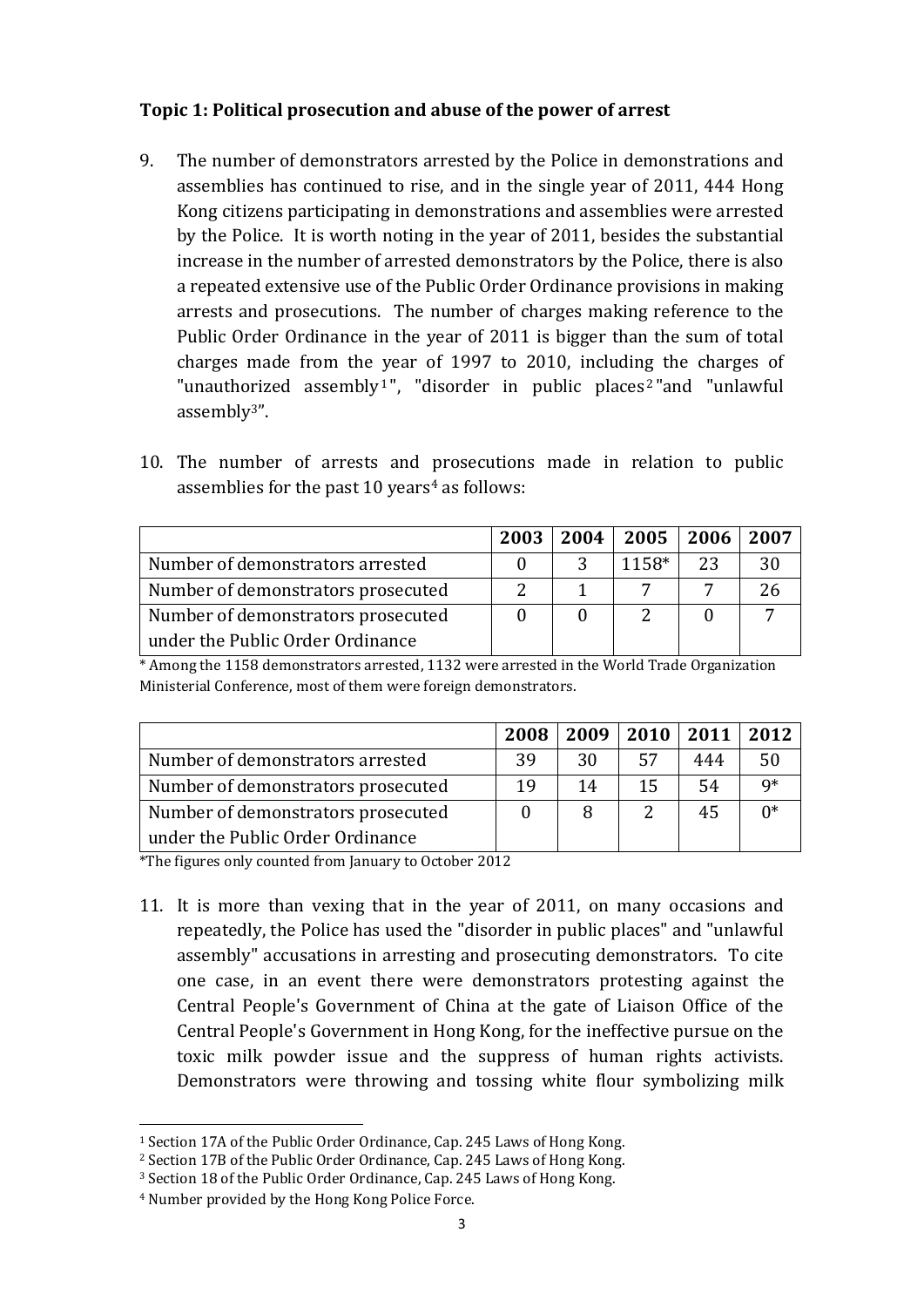powder. In this event the Police arrested two demonstrators under the provisions of the Public Order Ordinance, alleging them behaving against public order and is likely to be a breach of peace. The case was heard in the Magistrates' Court and was ruled not guilty with the judgment that the act of the demonstrators was in no breach of peace. The Department of Justice subsequently appealed against the decision. In the judgment of the Court of First Instance in the High Court, the following comments were made regarding the Department of Justice's appeal5,

12. *"I believe that there must be legal provisions to deal with situations involving actual violence, whether such violence be directed against the person or property. Where the nature of violence is not obvious, or where the conduct in question is not directed against any particular person or object, then the offence of committing nuisance in a public place under section 4 of the Summary Offences Ordinance, Cap. 228 Laws of Hong Kong, may be applicable. If not, the law enforcement authority should consider whether there is a real legal vacuum which needs to be remedied by legislation, or whether there is no consensus in society on criminalizing the act in question, so that the person who does the act should not be prosecuted.*

*Moreover, I believe, although I am not sure, that police officers in Hong Kong still possess the power under the common law to arrest those who break the peace. If this is correct, then under the existing law the magistrate is empowered, subsequent to such arrest, to bind over the offender to keep the peace. That could be a possible way of dealing with the problem*6*.*

*In any event, it is not for the court to improperly enlarge the scope of an offence solely by reason of the possible existence of a legal vacuum."*

- 13. Regarding the prosecution made by the Department of Justice's under the Public Order Ordinance provisions, it is more than obvious that the Court gave its judgment with a doubtful attitude. In our view the present thresholds of "disorder in public places" and "unlawful assembly" under sections 17B and 18 of the Public Order Ordinance are far too low. In the event that the act of a citizen is slightly nearer to the definition of disturbing public order, the citizen could be arrested and prosecuted. Thus, a random and arbitrary use of the Public Order Ordinance will certainly undermine Hong Kong citizens' right and room for opinion expression.
- 14. However, except the extensive and repeated use of the Public Order Ordinance in prosecution, in recent years in a number of large-scale

-

<sup>5</sup> *HKSAR v CHIU Hin-chung and KEUNG Ling-cheung* (HCMA 163 of 2012) paragraph 48-50.

<sup>6</sup>An offender who refuses to be bound over is liable to committal to prison for contempt of court: *Archbold Hong Kong* 2012, paragraph 5-253A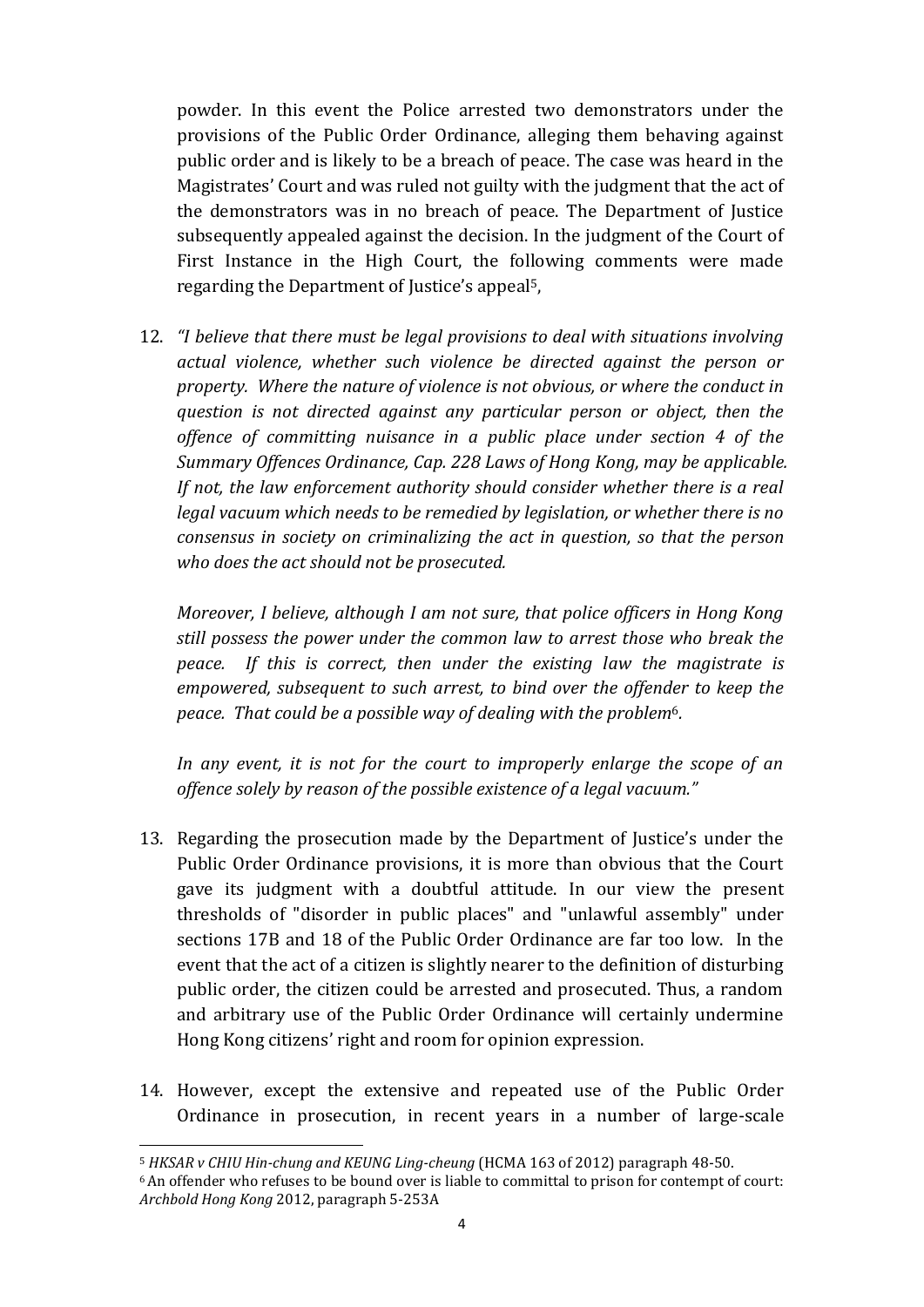demonstrations, the Police tend to make mass arrest for dismissing and terminating demonstrations and protests, such as the following :

- A. On March 6, 2011, in the demonstration opposing the Government Budget, there were a large number of citizens left the demonstration route and sit-in in the driveway. Police arrested 113 persons right at the scene so to terminate the action, and subsequently prosecuted 4 persons on the charge of "unauthorized assembly". The ratio of the number of persons arrested to the number of persons prosecuted is 3.53%;
- B. On June 4, 2011, in the protest against abuse of the power of arrest of the Police, the Police put an end to the protest in the middle of it and arrested 53 people on the charge of "unauthorized assembly" and then subsequently filed prosecutions against 8 persons. The ratio of the number of persons arrested to the number of persons prosecuted is 15.09%;
- C. On July 1, 2011, two groups of demonstrators stayed behind on the streets after the July  $1<sup>st</sup>$  demonstration. A group of youth and members from the League of Social Democrats sit-in on Connaught Road, whereas after members from the People Power sit-in for more than two hours at Wan Chai Southorn Playground, then subsequently protested to the intersection of Garden Road in Central and were intercepted by the Police there. Riotcontrol Police were dispatched and pepper-spray was used by the Police. In that night 228 persons were arrested and 19 persons were subsequently prosecuted. The ratio of the number of persons arrested to the number of persons prosecuted is 8.33%;
- 15. According to the guidelines issued by the Police, if the Police chooses to prosecute the participants in demonstrations and public assemblies, legal guidelines shall be sought from the Department of Justice in order to ensure there is substantial legal ground for the prosecution. According to the figures provided by Police and the Department of Justice, 38327 persons<sup>7</sup> were arrested for criminal offense in 2011; and according to figures from the Department of Justice, 13679 persons<sup>8</sup> were being tried at all levels of courts in 2011. Thus, the prosecution ratio of criminal cases is approximately 35.69%. In the year of 2010, a similar figure of 38.12% was also recorded.
- 16. Therefore, the prosecution ratio of demonstrations and assemblies cases is far below the average of the prosecution ratio of criminal cases in Hong Kong. Based on the past experience, demonstrators prosecuted tended to be the more experienced activists and organizers. For this reason, we have the

-

<sup>7</sup> number provided by Hong Kong Police Force in 2011

<sup>8</sup> Prosecutions Hong Kong 2011 P.76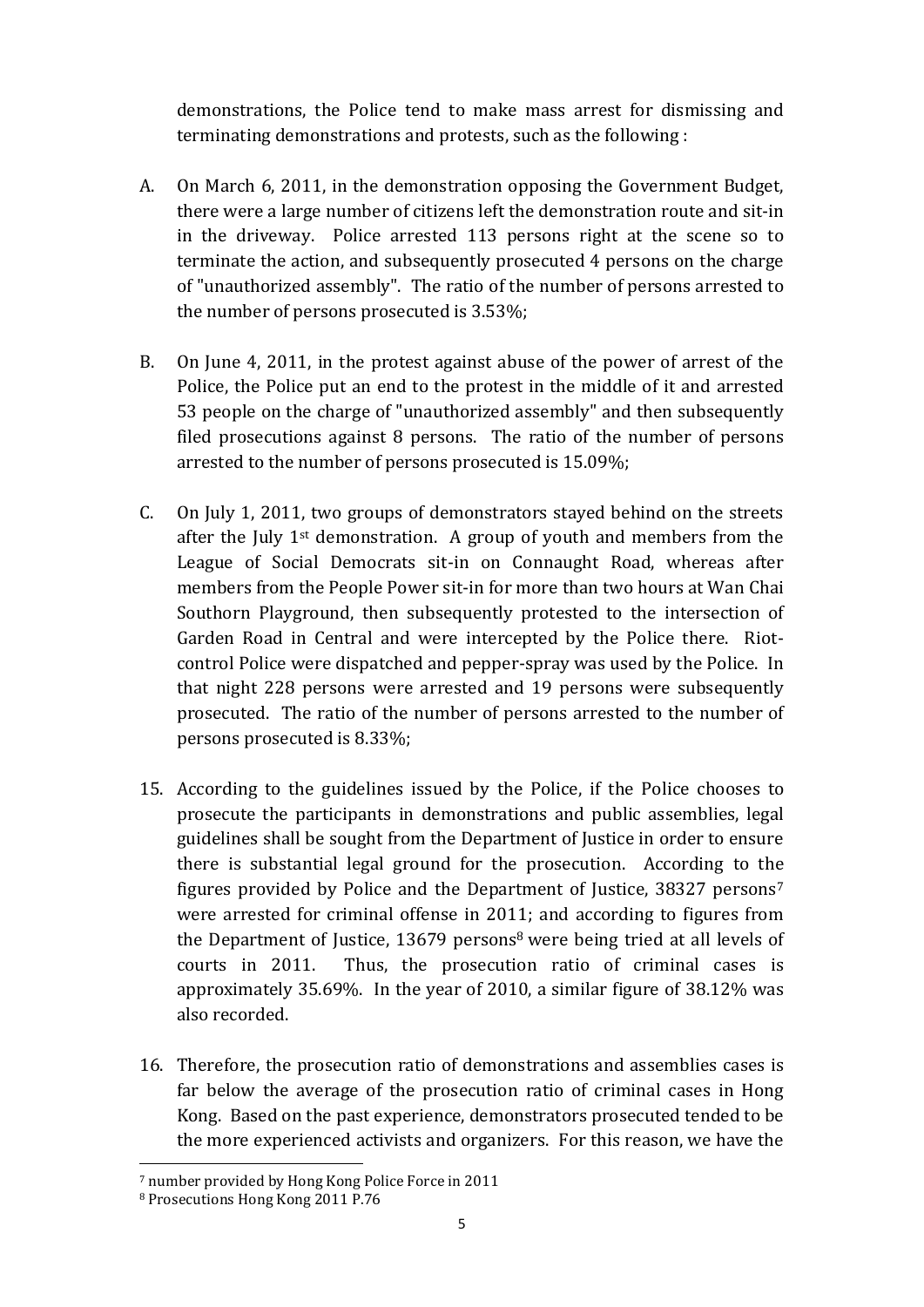ground to call into question whether prosecutions made by the Police and the Department of Justice were selective and subject to any political concern. At the same time, the below average prosecution ratio of demonstrations and assemblies cases can possibly reflect the arrests made to the demonstrators by the Police may fall short of legal reasoning support and do not comply with the basic requirements of prosecution.

### **17. Recommendation:**

- (i) To request the Police to seek legal guidelines from the Department of Justice with the approval from the Deputy Director of Public Prosecutions, prior to making prosecutions under the Public Order Ordinance;
- (ii) To request the Hong Kong government to review the provisions of the Public Order Ordinance regarding "disorder in public places" and "unlawful assembly", and to make amendments to clear the ambiguity with concrete and definite words and concepts to ensure that the Ordinance shall only be applied to acts of actual violence against persons and property;
- (iii) To urge the Police to establish procedures for actions regarding demonstrations and public assemblies operations, including warning, dispersing, termination and arrest and shall be known to the public. This is to ensure in the case that the Police categorize the event as "unlawful" and "unauthorized", the citizen shall be provided with sufficient information and time to make choices.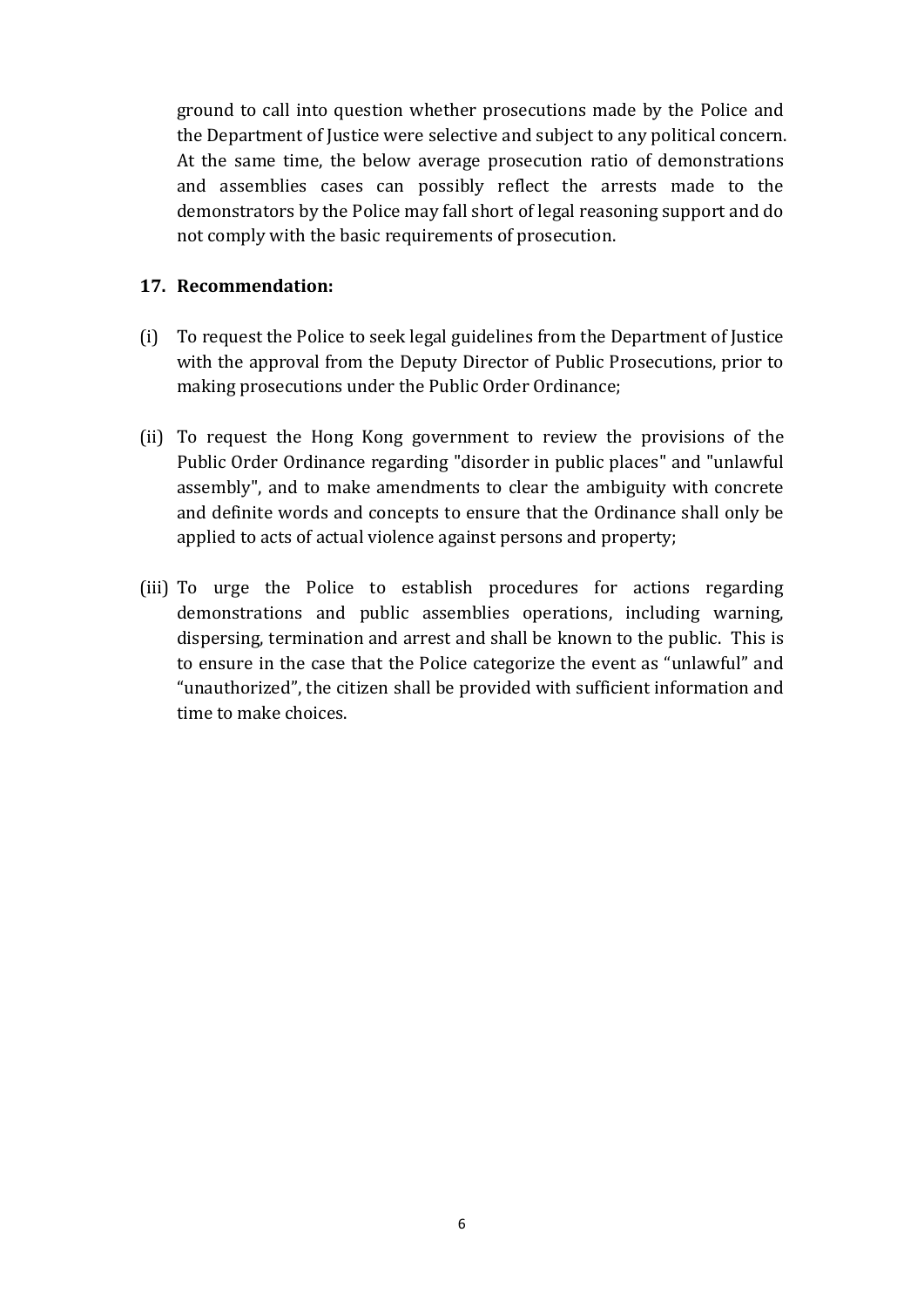### **Topic 2: The improper use of force of the Police against the demonstrators**

18. In the recent years, the strategies in dealing with demonstrations and assemblies used by the Police have become increasingly tough and unreasonable. The political neutrality and the abusive use of force against demonstrators in the operation of the Police are thus doubted, with the following cases worth the Committee's special attention,

## **Event 1: The Police stopped the citizens from demonstrating outside the main entrance of the Liaison Office of the Central People's Government in Hong Kong, with the use of force**



**Photograph 1:** Demonstration outside the Liaison Office of the Central People's Government in the Hong Kong Special Administrative Region on April 1, 2012. ( Photo taken by Oriental Daily News)

19. In the past, the Police had been using public safety and limitation of space as the reasons for not allowing citizens to demonstrate outside the main entrance of the Liaison Office of the Central People's Government in Hong Kong. In a demonstration on April 1, 2012, the Police outlaid a vast amount of police force outside the main entrance of the Liaison Office with a human wall built and enclosed a police line with metal railings. This was to stop citizens from demonstrating outside the main entrance of the Liaison Office. With abundant police force, six police officers still pepper-sprayed one single demonstrator who insisted to go forward. This situation drove the Police to query of potential force abuse and its so-called "principle of minimum force" approach. As illustrated in the photo, the Police's pepperspray devices are circled in red and the Police officers holding onto the body of the demonstrators are squared in yellow.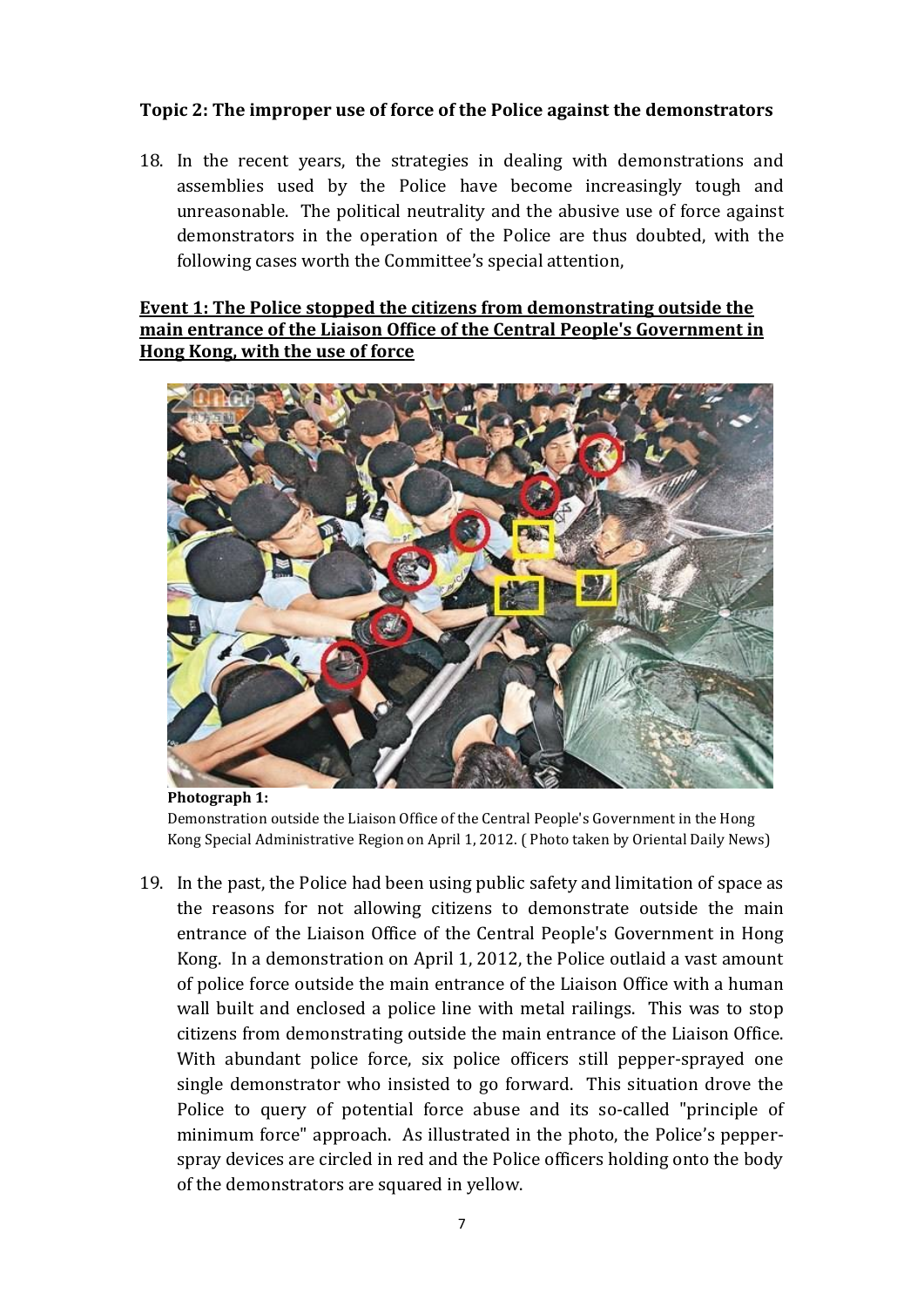20. Regarding the Police using unreasonable reasons to stop citizens from demonstrating outside the main entrance of the Liaison Office, the Civil Human Rights Front appealed to a demonstration application made to the Police in May 2012 and successfully overturned the Police's arrangements. The Appeal Board on Public Meetings and Processions ruled that citizens shall be able to demonstrate outside the open space and on the pavement at the main entrance of the Liaison Office of the Central People's Government in Hong Kong. This signifies that in the earlier case of the Police's obstruction on the demonstration outside the main entrance of the Liaison Office of the Central People's Government in Hong Kong is unreasonable with no legal basis. And the conflict between the Police and the public is also derived from the Police's unreasonable arrangement.

### **Event 2: Hu Jintao's visit to Hong Kong on June 30, 2012**

21. On June 30, 2012 during Hu Jintao's visit to Hong Kong, groups of citizens protested to the President of the People's Republic of China, Hu Jintao at the Hong Kong Convention and Exhibition Centre, at Wan Chai. But the demonstration zone arranged by the Police was not only small and also surrounded by more than two-meter-high water-safety barriers. The arrangement seriously impeded the sight of the citizens and the public was not allowed to express their demands effectively.



**Photograph 2:**

During Hu Jintao's visit to Hong Kong on June 30, 2012, the demonstration zone arranged by the Police at the Hong Kong Convention and Exhibition Centre, Wan Chai (The photo taken by an internet user "Wong Pok Lung" and posted on internet)

22. Meanwhile on the very same day, it was the first time for the Police to use big bottles of pepper spray in the operations. It is obvious from the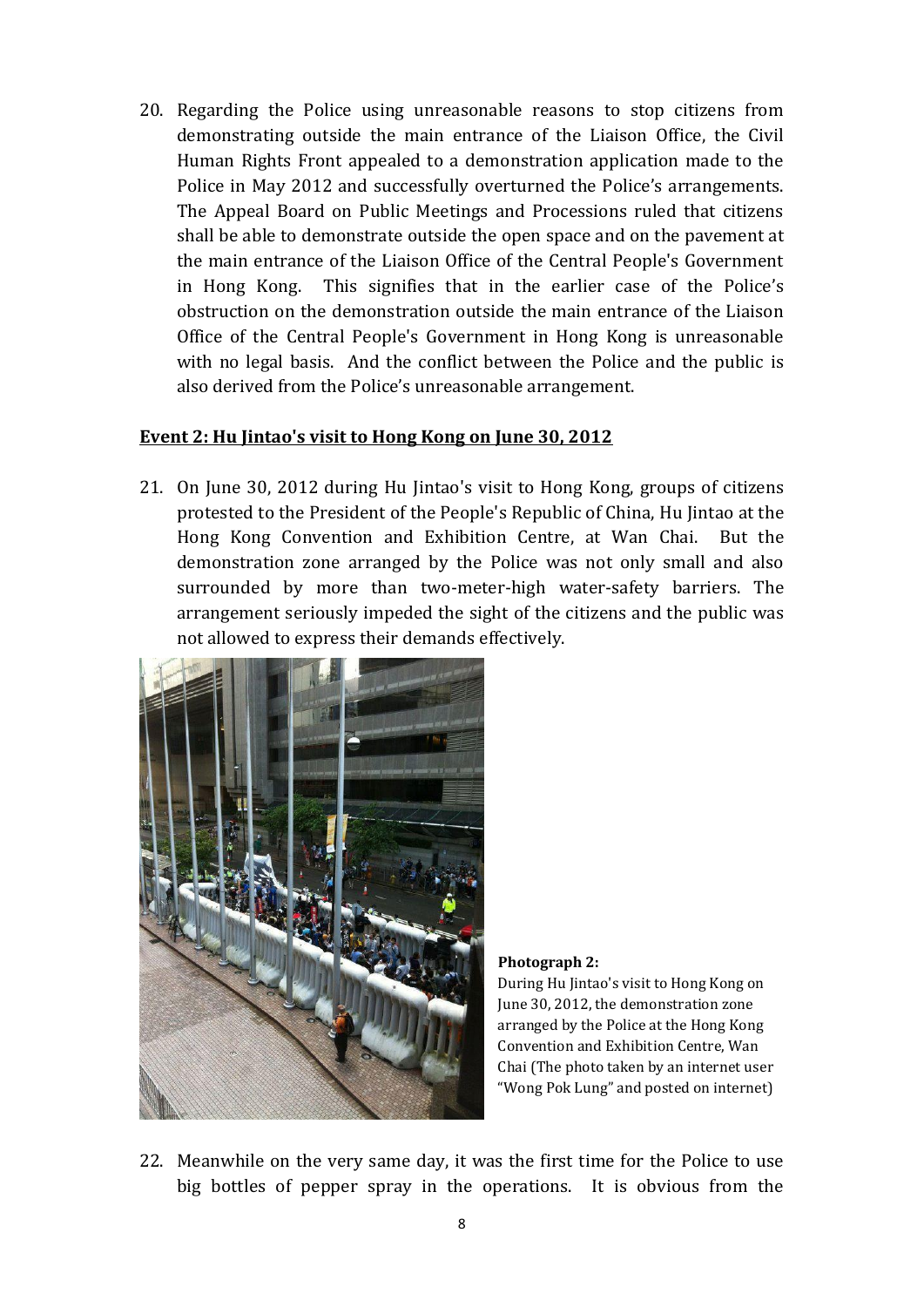following photos that when the Police discharged pepper-spray, the demonstrators at the scene did not perform any special act, and some were even only facing away from the Police with their back. But they were all pepper-sprayed very extensively by the Police. According to the subsequent explanation from the Police, as demonstrators tried to push the water-safety barriers, pepper spray was thus discharged in order to avoid danger. We expressed doubts towards this, as we believe the Police shall only use force as the very last resort with no other options available and the procedure for the Police to apply force shall be in proportion. The water-safety barriers arranged by the Police built a chained wall and after the water-safety barriers were injected with water, every water-safety barrier weighed more than two tons. It was certainly very difficult for demonstrators to move the water-barriers, not to say to push the water-safety barriers down. Furthermore, at the time when the demonstrators were under containment inside the water-safety barriers wall, pepper-spraying will certainly involve and affect innocent demonstrators driving them to get to escape vigorously. This situation appears to be even more dangerous, prone to drive demonstrators stepping on each other and with the demonstrators provoked into the mood of revolt.



### **Photograph 3:**

-

On-site during Hu Jintao's visit to Hong Kong on June 30, 2012 at the demonstration zone arranged by the Police at the Hong Kong Convention and Exhibition Centre, Wan Chai. When the Police were discharging pepper-spray, there was no obvious violent or intense demonstration action9.

<sup>9</sup>Photo taken by unknown photographer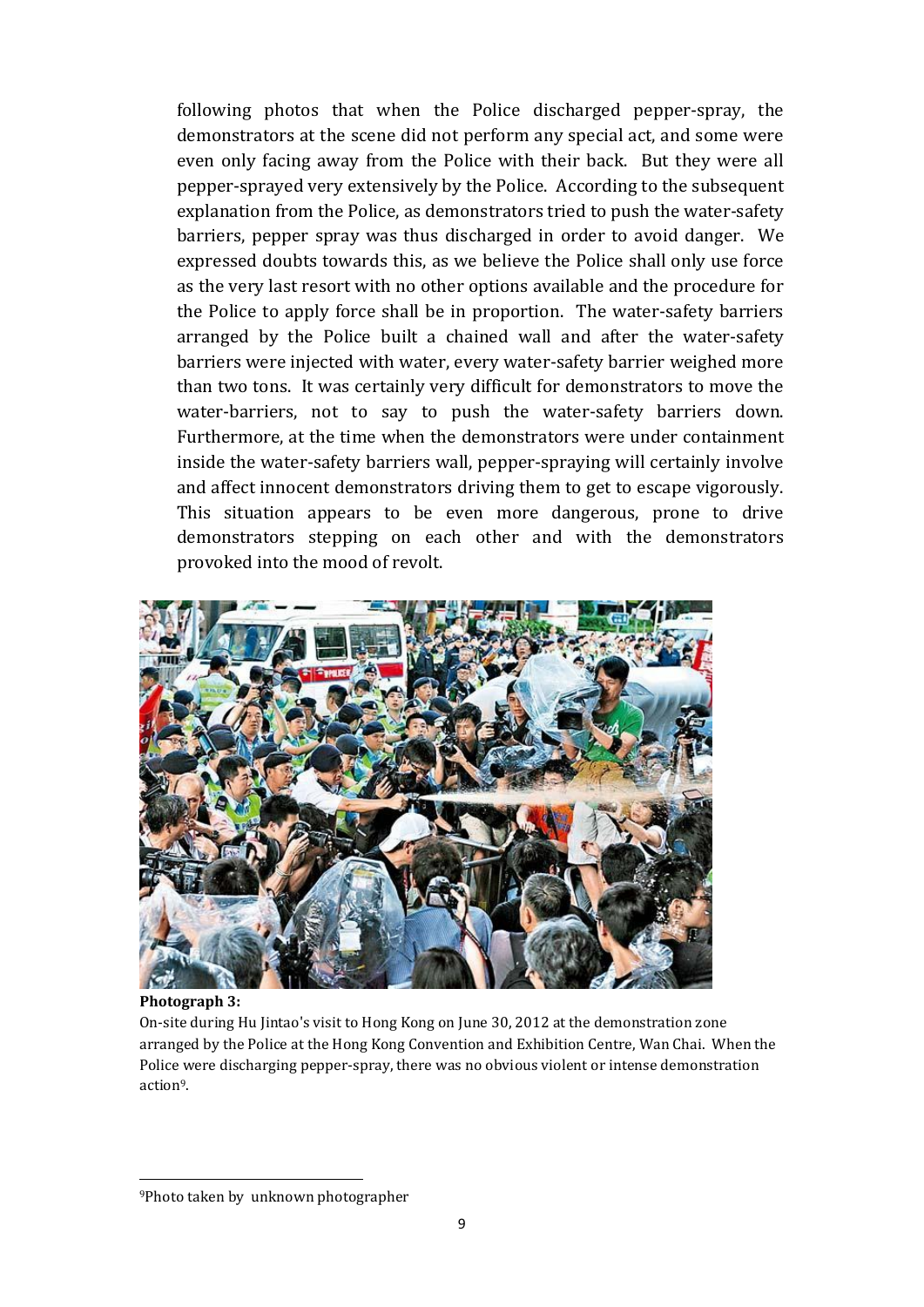

### **Photograph 4:**

On-site during Hu Jintao's visit to Hong Kong on June 30, 2012 at the demonstration zone arranged by the Police at the Hong Kong Convention and Exhibition Centre, Wan Chai. The Police pepper-sprayed the demonstrators through the slits of the water-safety barriers. (Photo taken by Associated Press)



#### **Photograph 5:**

On-site during Hu Jintao's visit to Hong Kong on June 30, 2012 at the demonstration zone arranged by the Police at the Hong Kong Convention and Exhibition Centre, Wan Chai. When demonstrators were washing their eyes with eyes, the Police pepper-sprayed the demonstrators through the slits of the water-safety barriers again. (Photo taken by Associated Press)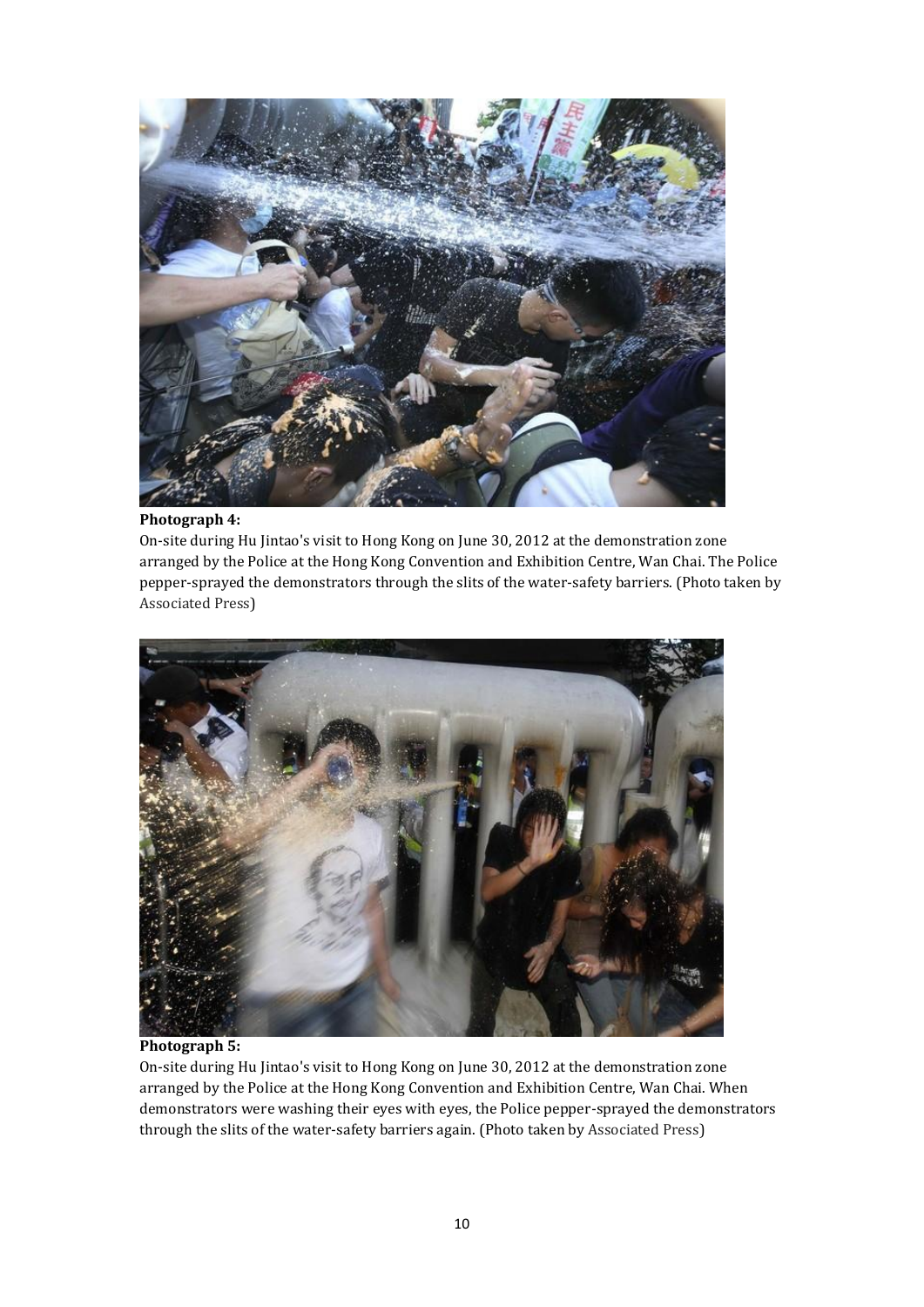

#### **Photograph 6:**

On-site during Hu Jintao's visit to Hong Kong on June 30, 2012 at the demonstration zone arranged by the Police at the Hong Kong Convention and Exhibition Centre, Wan Chai. The Police pepper-sprayed the demonstrators through the slits of the water-safety barriers, demonstrators had no way of escape and used umbrellas to shelter. Reporters were also involved and affected at the scene. (Photo taken by Associated Press)

### **Event 3: The Police formed a human chain to strike against peaceful demonstrators on March 6, 2011**

- 23. On March 6, 2011, there were protests against the Government Budget demanding a fair redistribution of wealth. Demonstrators occupied the road in a peaceful manner. After 15 minutes, without any prior warning to the demonstrators or request to leave made by the Police, dozens of police officers suddenly formed a human wall and stroke against the demonstrators in order to clear the scene. A large number of demonstrators therefore fell onto the ground, were kicked and hit. At the same time, the Police discharged pepper spray without any prior warning and even mistakenly hit an eight-year-old child.
- 24. In this event a female demonstrator reported that she was hit by a male police officer three times in the chest. As the entire incident was recorded and filmed, public concern was aroused. However, as this female demonstrator involved did not believe in mechanism of the Complaints Against Police Office ("CAPO"), she was not willing to make a complaint, whereas the CAPO also did not take the initiative to investigate.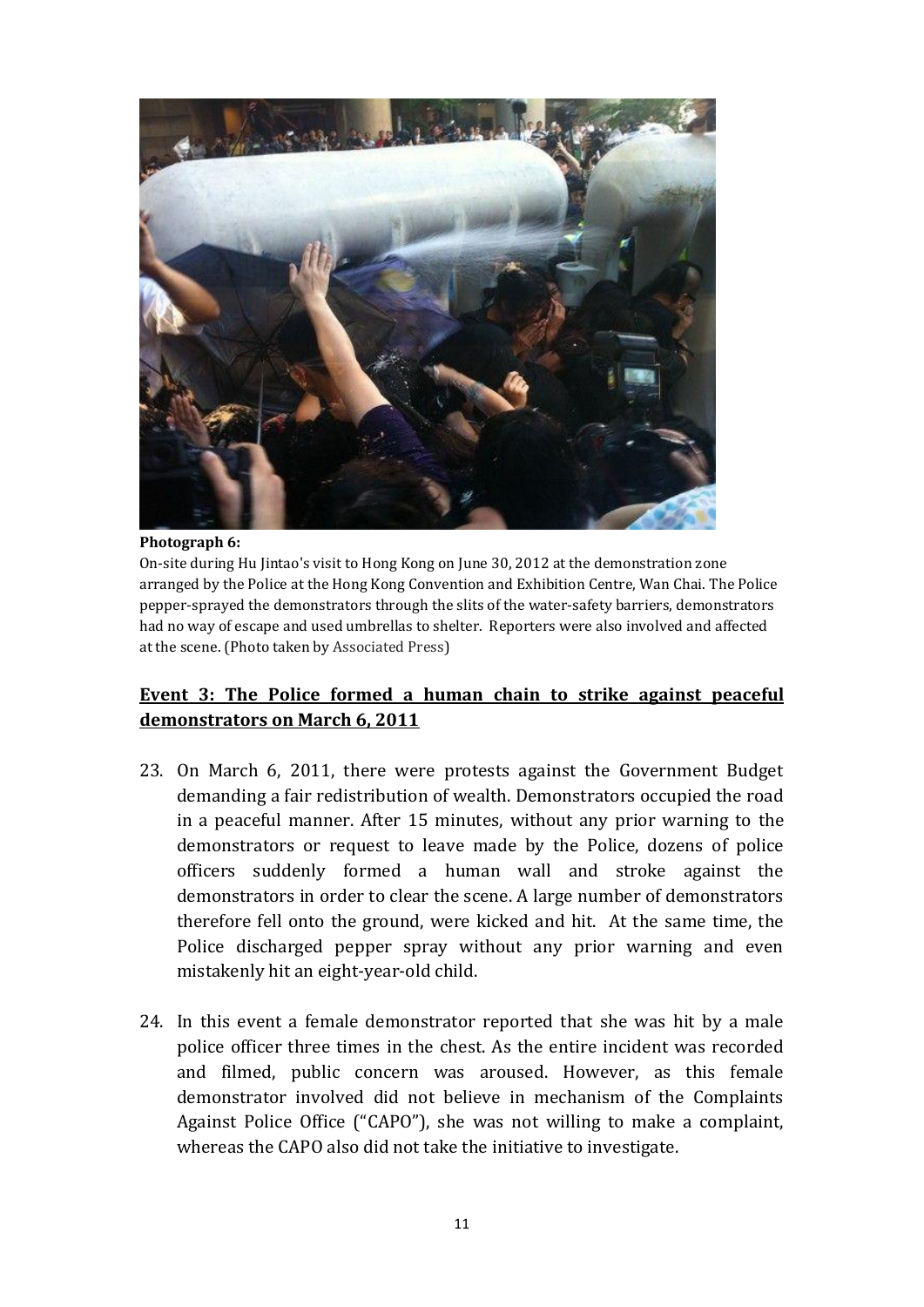25. The way that the Police cleared the scene with the use of human wall to strike against demonstrators without prior warning is unprecedented in recent years. It is vexing whether the Police has turned to imposing extremely tough measures to deal with demonstrations and assemblies.

### 26. **Recommendation:**

- (i) To urge the Police to establish procedures for actions regarding demonstrations and public assemblies operations, including warning, dispersing, termination and arrest and shall be known to the public. This is to ensure in the case that the Police categorize the event as "unlawful" and "unauthorized", the citizen shall be provided with sufficient information and time to make choices;
- (ii) To urge the Police not to enclose and fence the demonstration area with water-safety barriers, unreasonably causing demonstrators not to have any effective way of expressing demands;
- (iii) To request the Police to disclose to the public the operational guidelines in using pepper-sprays and a clear warning must be made before every pepper spray discharge;
- (iv) To demand the Police to gather statistics on the number of times of the use of pepper-spray not complying to the operational guidelines and disclose such data to the public, so for the public to monitor;
- (v) To demand the Police to gather statistics on the number of times of the use of pepper-spray without any prior warning and disclose such data to the public, so for the public to monitor.

## **Topic 3: Independent Police Complaints Council ("IPCC") failed to monitor the exercise of police power effectively**

27. At present complaints against police behavior are still processed and investigated under the CAPO established by the Hong Kong Police Force. The power of IPCC is to monitor and review the report-required complaints processed and investigated by the Hong Kong Police Force without any mandatory power to obtain documents and conduct investigation. Therefore, the statutory power of IPCC is not enough to establish an effective and credible mechanism in monitoring the Police. We also note that, in the event of the Vice Premier of the People's Republic of China, Li Keqiang's visit to Hong Kong, there were 16 complaint cases derived. Among them there were 3 complaint cases owing to the reason that the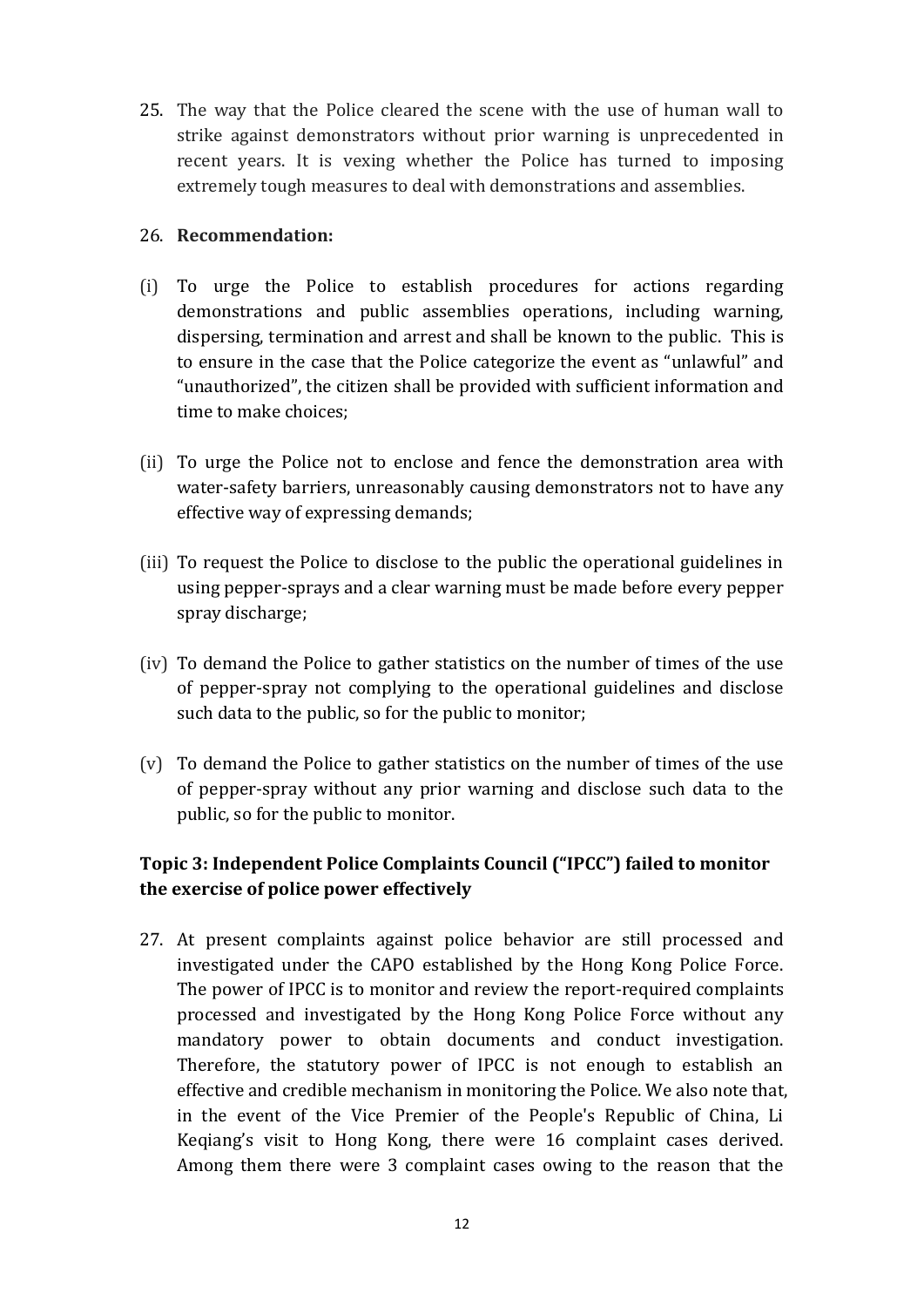Police did not submit the documents required to IPCC, the time for handling complaint cases was extended.

- 28. In the past, it was reflected by various non-government organizations and vulnerable groups in the society that as CAPO is actually under the Hong Kong Police Force, people have no confidence in this system of "we investigate our peers", a victim even rejected to make a complaint. At the same time, it had been pointed out by sex worker rights concern group that after a complaint was made by a sex worker, the sex worker was harassed and intimidated by the police officer involved demanding the sex worker to withdraw the complaint. We believe that independent investigation is extremely important for dealing with complaints against the Police. It is also a crucial part of establishing a monitoring mechanism with integrity and credibility.
- 29. Currently the CAPO will not take the initiative to conduct investigation on the behavior of police officers, CAPO will only conduct investigation when a formal complaint is made by the party involved. We believe that this practice is highly undesirable. It is owing to the reason that in the past there were incidents of police power abuse causing public concern, even with objective evidence submitted (such as video tapes), but when the victim was unwilling to make a complaint, the incident could not be followed or pursued. Regarding any similar situation as such, IPCC did pinpoint in its report that even with no statement taken or provided, CAPO should still be able to conduct full investigation into the complaint, by examining relevant news reports, video recordings, on-the-scene eyewitnesses, as well as conducting other necessary enquiries, for the purpose of striving a definite finding on the classification of the allegation $10$ .
- 30. At present, the power of IPCC is mainly to monitor and review the reportrequired complaints processed and investigated by the Hong Kong Police Force. We are in the view that the mandate is too narrow, and is prone to dilute an abuse of police power case into an individual police officer's conduct and ethical behavior issue.

## 31. **Recommendation**

-

(i) To demand expanding the mandate and powers of IPCC, vest the IPCC with the power of conducting independent and active investigations, and the power of compelling relevant departments to provide the relevant documents required in handling complaints;

<sup>10</sup> Independent Police Complaints Council 2012, Final Report on Complaint Cases Arising from the Visit by the Vice Premier Mr. LI Keqiang**,** Paragraph 2.13.4, P.29.